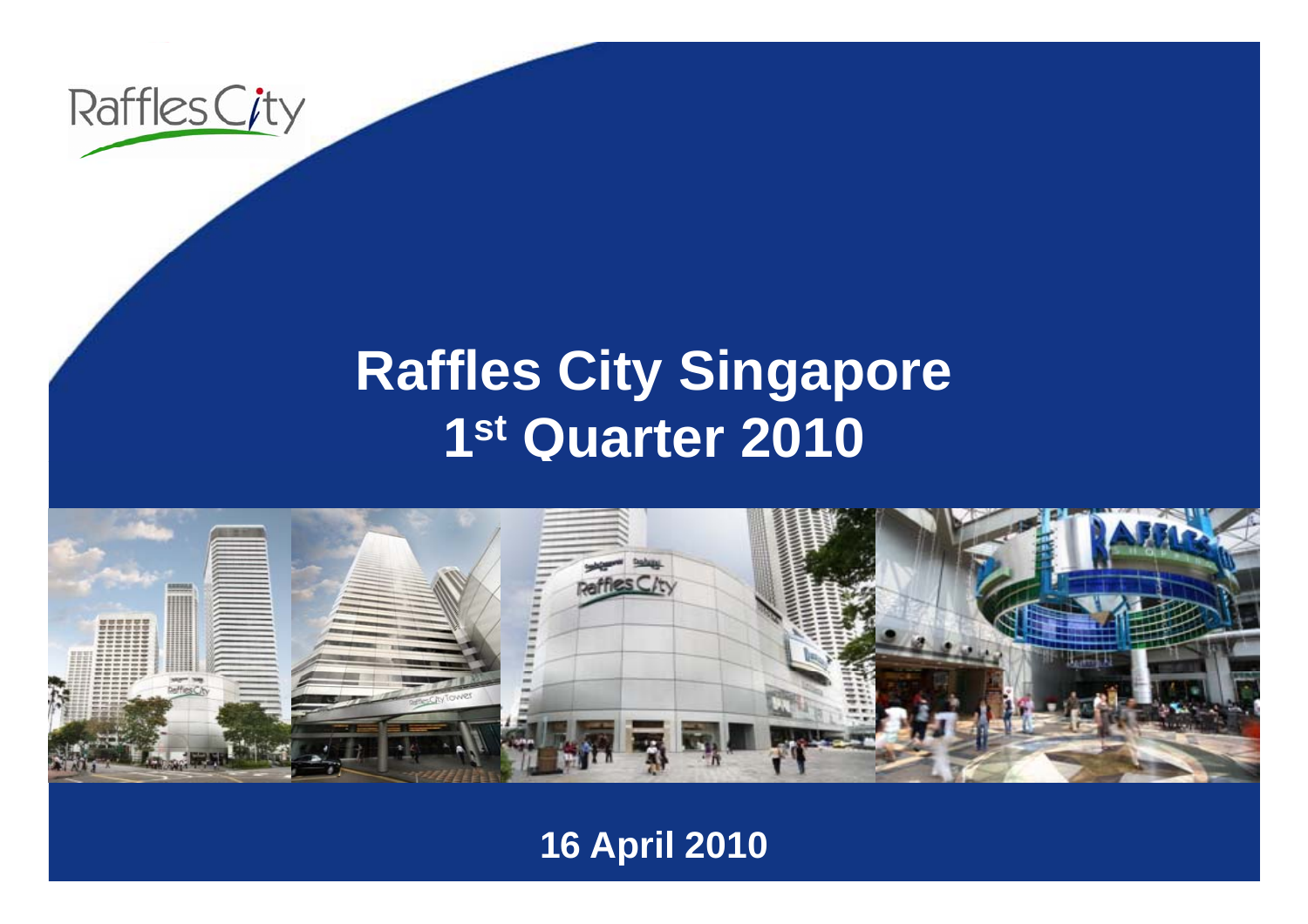

|                      | <b>CCT's 60% Interest</b>      |                               |                | <b>RCS Trust 100%</b>          |                |
|----------------------|--------------------------------|-------------------------------|----------------|--------------------------------|----------------|
|                      |                                | <b>Actual</b>                 |                |                                | <b>Actual</b>  |
|                      | <b>1Q 10</b><br><b>S\$'000</b> | <b>1Q09</b><br><b>S\$'000</b> | <b>S\$'000</b> | <b>Change</b><br>$\frac{0}{0}$ | <b>S\$'000</b> |
| <b>Gross Revenue</b> | 29,995                         | 28,729                        | 1,266          | 4.4                            | 49,991         |
| - Office             | 5,682                          | 5,185                         | 497            | 9.6                            | 9,469          |
| - Retail $(1)$       | 12,502                         | 12,595                        | (93)           | (0.7)                          | 20,836         |
| - Hotel              | 10,667                         | 9,838                         | 829            | 8.4                            | 17,779         |
| - Others             | 1,144                          | 1,111                         | 33             | 2.9                            | 1,907          |

| <b>Net Property Income</b> | 22,004 | 19,877 |  |  | 36.673 |  |
|----------------------------|--------|--------|--|--|--------|--|
|----------------------------|--------|--------|--|--|--------|--|

#### Note:

(1) The decline in retail revenue is due to the asset enhancement works on Basement 1





Raffles City Singapore Presentation \*April 2010\*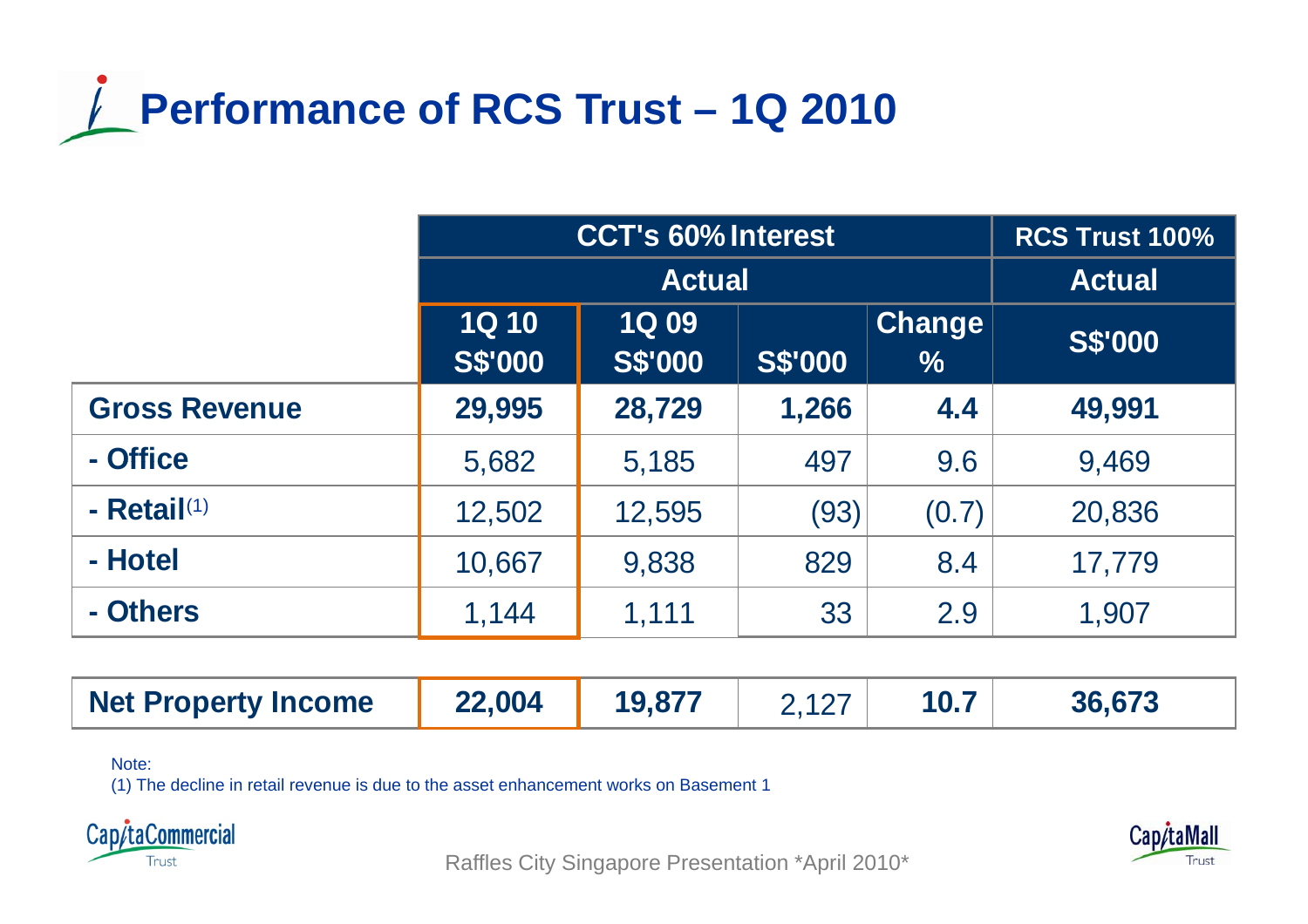### **Lease Expiry Profile –Raffles City Tower (Office)**

**Leases up for Renewal as a % of Gross Rental Income as at 31 Mar 2010**



| <b>Weighted Average Expiry by Gross Rental Income</b> | 1.84 Years |
|-------------------------------------------------------|------------|
|-------------------------------------------------------|------------|





Raffles City Singapore Presentation \*April 2010\* <sup>3</sup> Raffles City Singapore Presentation \*April 2010\*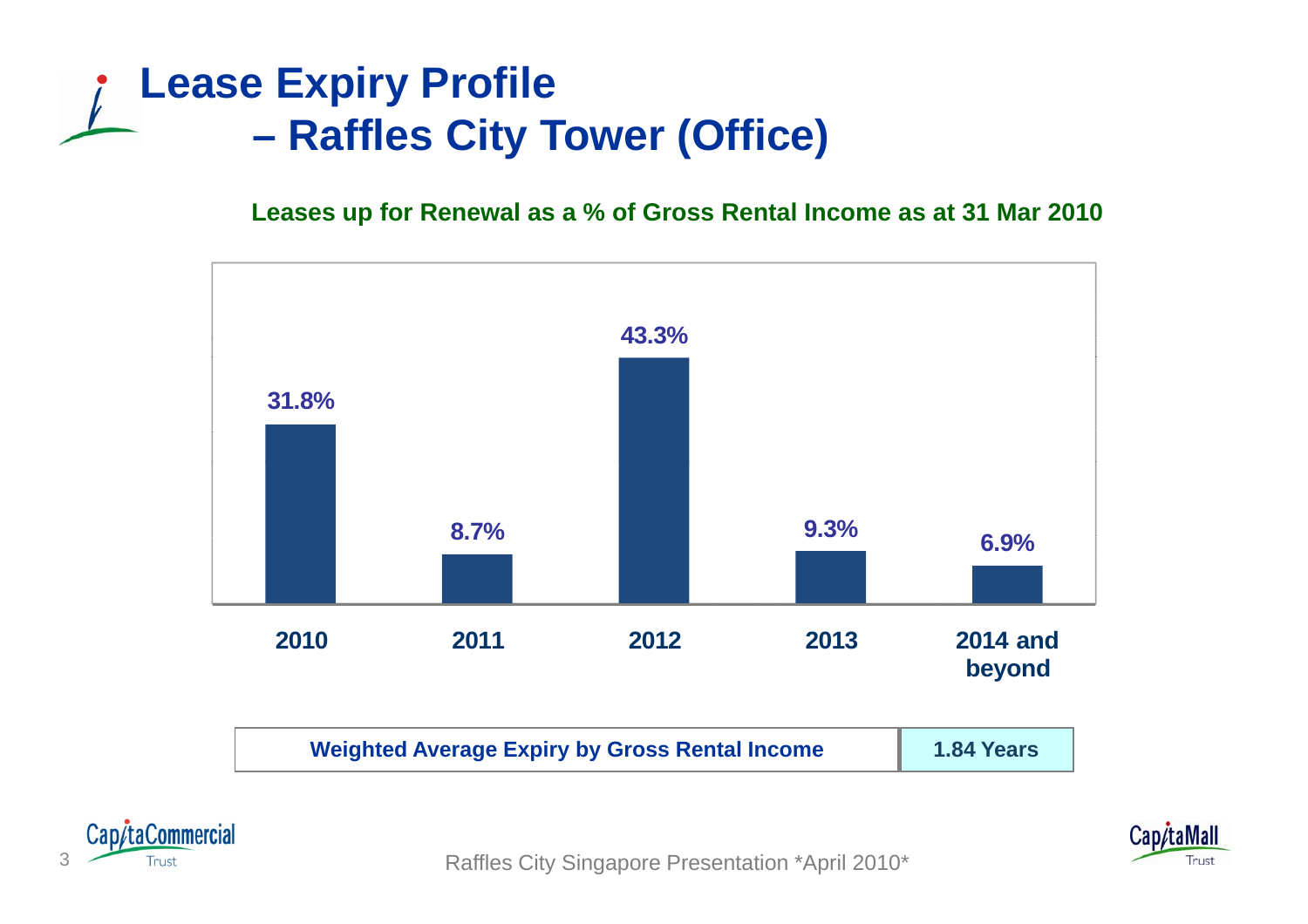## **Lease Expiry Profile – Raffles City Shopping Centre**

#### **Leases up for Renewal as a % of Gross Rental Income(1) as at 31 Mar 2010**



(1) Excludes retail turnover rent. Also excludes units affected by asset enhancement works.





Raffles City Singapore Presentation \*April 2010\*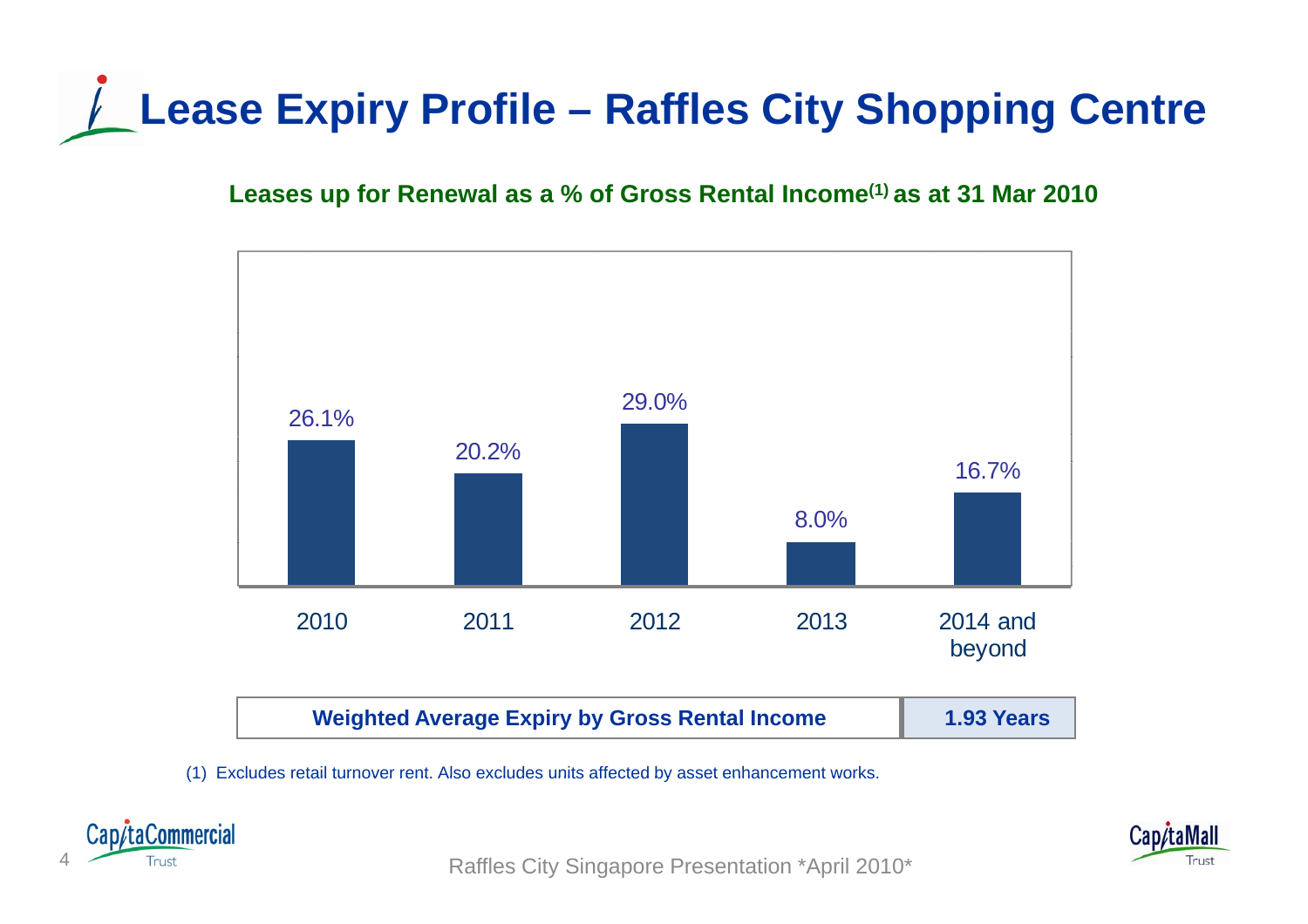### **Update on Asset Enhancement Initiatives for B2 Link to Esplanade MRT Station & B1 Marketplace Reconfiguration**



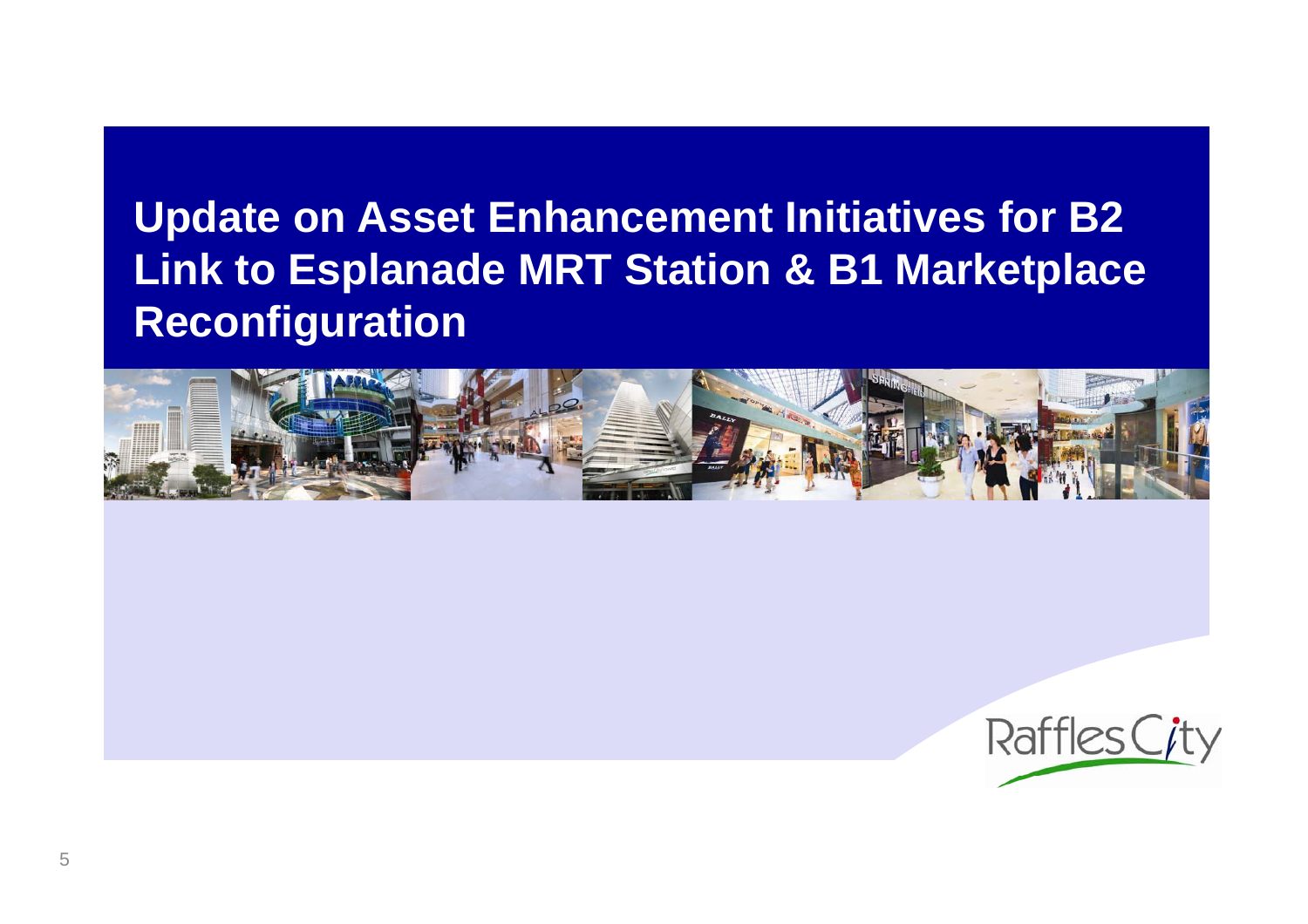

Close to 70% of net lettable area under Phase 3 has been pre-committed

AEI works have commenced; on schedule to complete by end-2010

| <b>AEI Works</b>            | <b>Target</b><br><b>Completion</b> | New escalator connection to B2 link |
|-----------------------------|------------------------------------|-------------------------------------|
| <b>Basement 1 - Stage 1</b> | 2nd Quarter 2010                   |                                     |
| <b>Basement 1 - Stage 2</b> | 3rd Quarter 2010                   |                                     |
| <b>Basement 1 - Stage 3</b> | 4th Quarter 2010                   |                                     |
| <b>Basement 2 Link</b>      | 3rd Quarter 2010                   |                                     |





Raffles City Singapore Presentation \*April 2010\* Raffles City Singapore Presentation \*April 2010\*